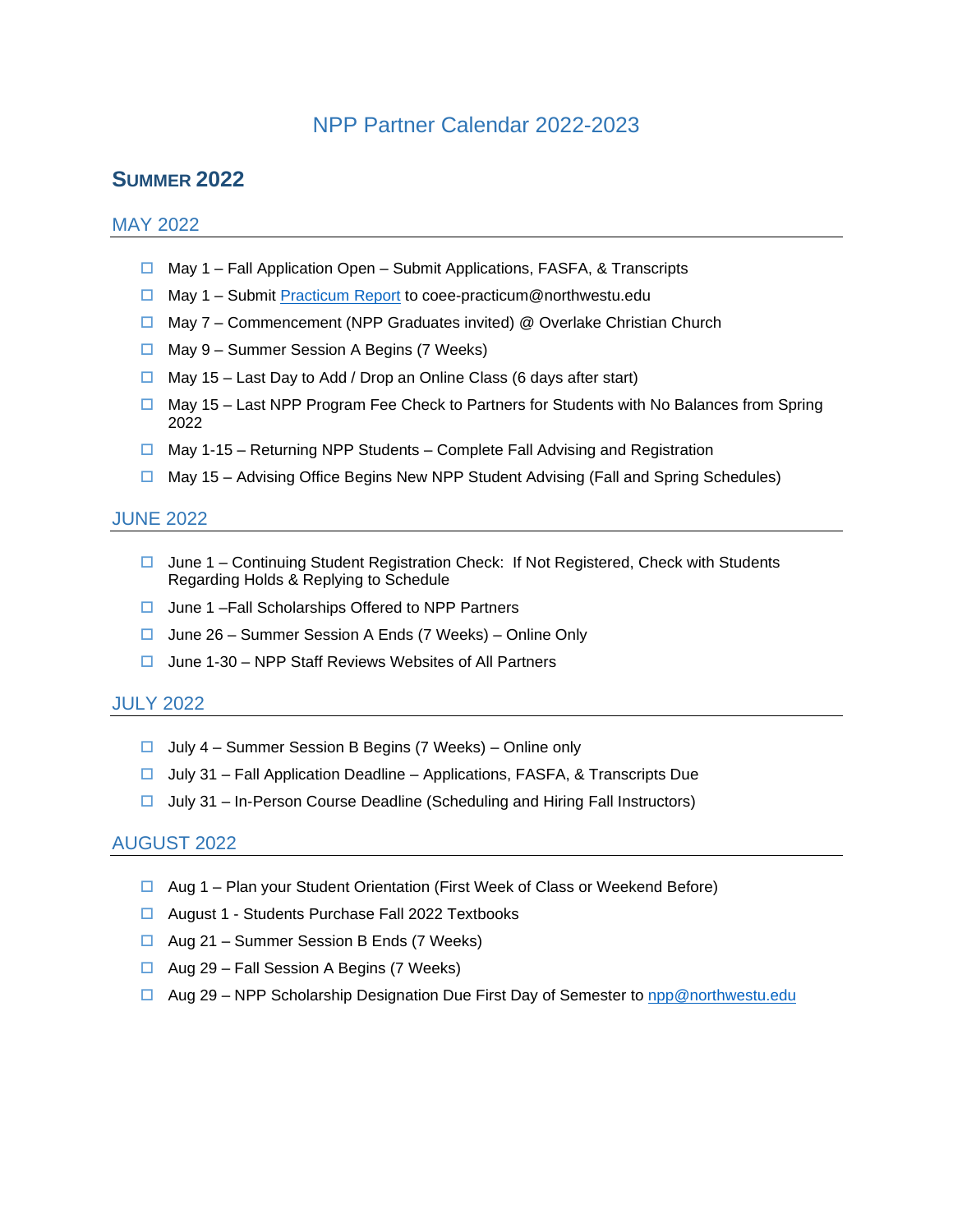# **FALL 2022**

## SEPTEMBER 2022

- $\Box$  Sept 1 Submit [Practicum Report](https://eagle.northwestu.edu/academics/northwest-partnership/practicum-credit-for-internship/) to coee-practicum@northwestu.edu. Verify you have NU Online Access for Checking Grades
- □ Sept 1 Order Fall I.D. Cards Through [help@northwestu.edu](mailto:help@northwestu.edu)
- $\Box$  Sept 4 Last Day to Add / Drop a Class (6 Days After Start of Session)
- $\Box$  TBD NU Pursuit Night (All NPP Students Invited)
- $\Box$  Sept 30 First Fall Late Fees Applied to Student Financial Accounts with Balances
- $\Box$  Week of Sep 30 First NPP Program Fee Check to Partners for Students with No Balances from Fall 2022

## OCTOBER 2022

- $\Box$  Oct 1 New Student Application Open (Spring 2023 Semester)
- $\Box$  Oct 15 Advising Reminders Begin Continuing Student Advising Review (Spring 2023)
- $\Box$  Oct 15 Spring Scholarships Have Been Offered to NPP Partners
- $\Box$  Oct 17 Fall Session A Ends (7 Weeks)
- $\Box$  Oct 24 Fall Session B Begins (7 Weeks)
- $\Box$  Oct 31 Adjunct Faculty Hiring Packet Due (Spring 2023 Semester)

## NOVEMBER 2022

- $\Box$  Nov 1 Review Promotion & Recruiting Materials for Fall 2023 Promo Launch
- $\Box$  Nov 1 Six More Weeks for Students to Apply
- $\Box$  Nov 1-7 Coordinators Report Continuing students for Fall 2023 and Change of Major if applicable to [nppadvising@northwestu.edu](mailto:nppadvising@northwestu.edu)
- $\Box$  Nov 15 One More Month for Students to Apply and Submit Their Transcripts
- $\Box$  Nov 1-30 Advising Completes New Student Advising (Spring 2023 Semester)

## DECEMBER 2022

- $\Box$  Dec 1 NPP Year in Review (Self-Assess your Program)
- □ Dec 1 Send Spring 2023 Scholarship Designee to [NPP@northwestu.edu](mailto:NPP@northwestu.edu)
- $\Box$  Dec 1 Two More Weeks for Students to Apply and Submit Their Transcripts
- $\Box$  Dec 7 Last Week for Students to Apply and Submit their Transcripts
- Dec 12 Fall Session B Ends (7 Weeks)
- $\Box$  Dec 15 Fall [Practicum Report](https://eagle.northwestu.edu/academics/northwest-partnership/practicum-credit-for-internship/) due to coee-practicum@northwestu.edu